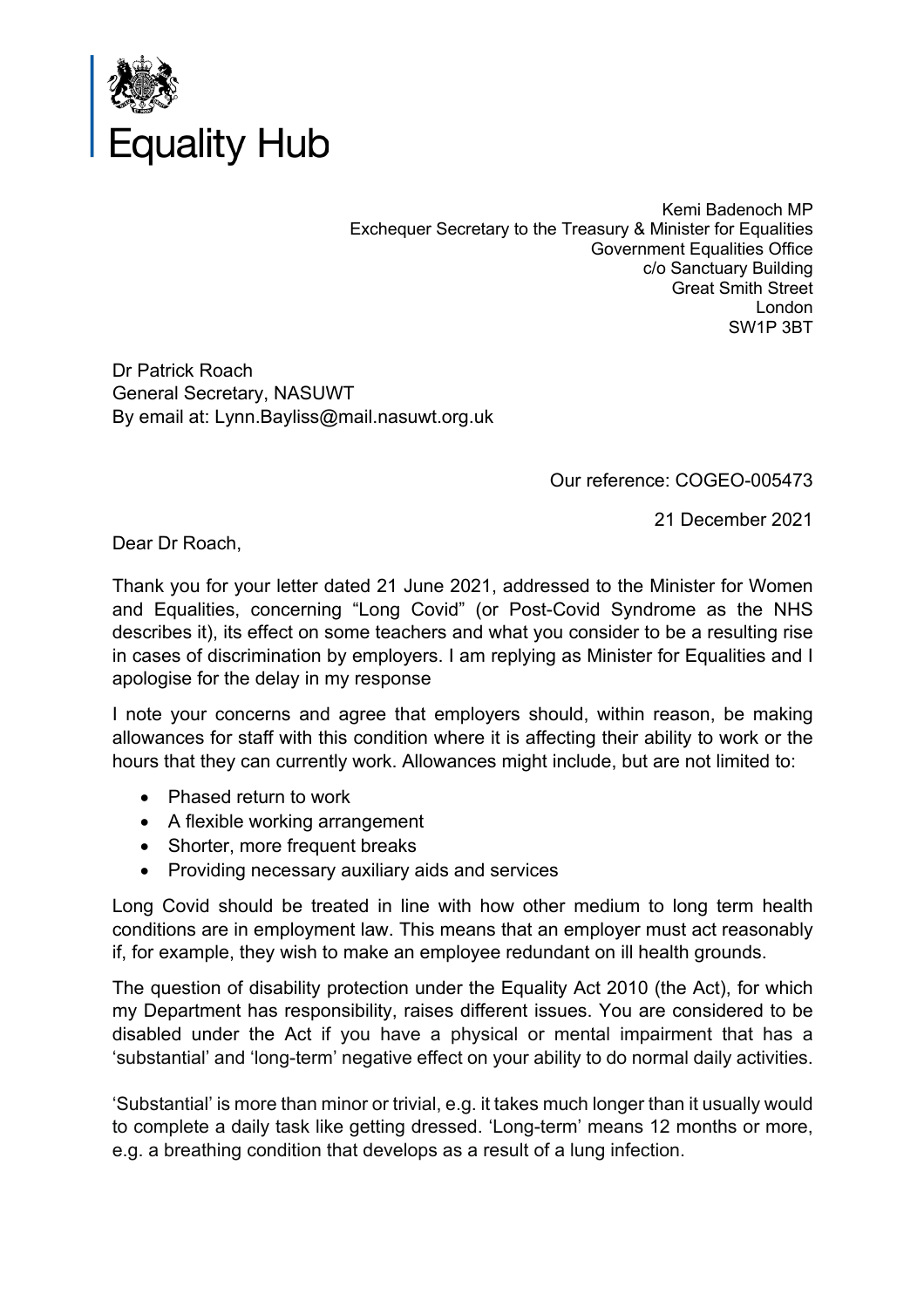

You'll see from that last example that the legislation already has the scope to encompass some of the more serious effects of Long Covid, provided the "long term" test is also met.

Once a teacher (or indeed any employee) meets the definition of disability, their employer is then legally obliged to make any reasonable adjustments that they might need, to continue in their job. This could mean for example extra time off work so that they can attend hospital for treatment or a variation in their duties or hours. For example a teacher with a lung condition might reasonably ask to be excused from supervising a school excursion or active participation in a sports day. If they require periodic hospital treatment, it is likely to be reasonable for a school to grant time off for this.

Currently there are only three conditions that are automatically specified as disabilities in the Act: cancer, multiple sclerosis and HIV infection. No Government since 2010 has sought to add to this list, for a number of reasons, but a key factor has been the challenge of appropriately defining a condition and the question of longevity, given the need for a fit with the Act's general approach to the length of time that a condition must persist for in order to qualify as a disability.

Having considered the available evidence, I am not at present convinced that a compelling case exists for adding Long Covid to the list of automatic disabilities. Not all cases – i.e. those at the less severe end of the spectrum - will be suitable for such a classification. In some cases, the condition appears to fluctuate and it is unclear at this point whether Long Covid will turn out to be a truly long-term condition for current sufferers.

Where a teacher with Long Covid believes that they have experienced unlawful disability discrimination – including a failure to make reasonable adjustments – it is open to them to make a claim against their employer through an Employment Tribunal. As part of this process they are required to make initial contact with the Advisory, Conciliation and Arbitration Service (Acas), which provides free authoritative and impartial advice to employees/applicants and employers via their website (www.acas.org.uk) and via their telephone helpline (0300 123 1100 or text relay 18001 0300 123 1100). Anyone who contacts Acas will be offered the opportunity to use the early conciliation service. If the process does proceed to court, the Employment Tribunal will decide whether an act of discrimination has taken place.

The Equality Advisory and Support Service (EASS) also provides free bespoke advice and in-depth support to individuals with discrimination concerns and can be contacted via their website - http://www.equalityadvisoryservice.com/, or by telephone on 0808 8000082 or textphone on 0808 8000084. The EASS can also advise people who wish to take their complaint further on their options.